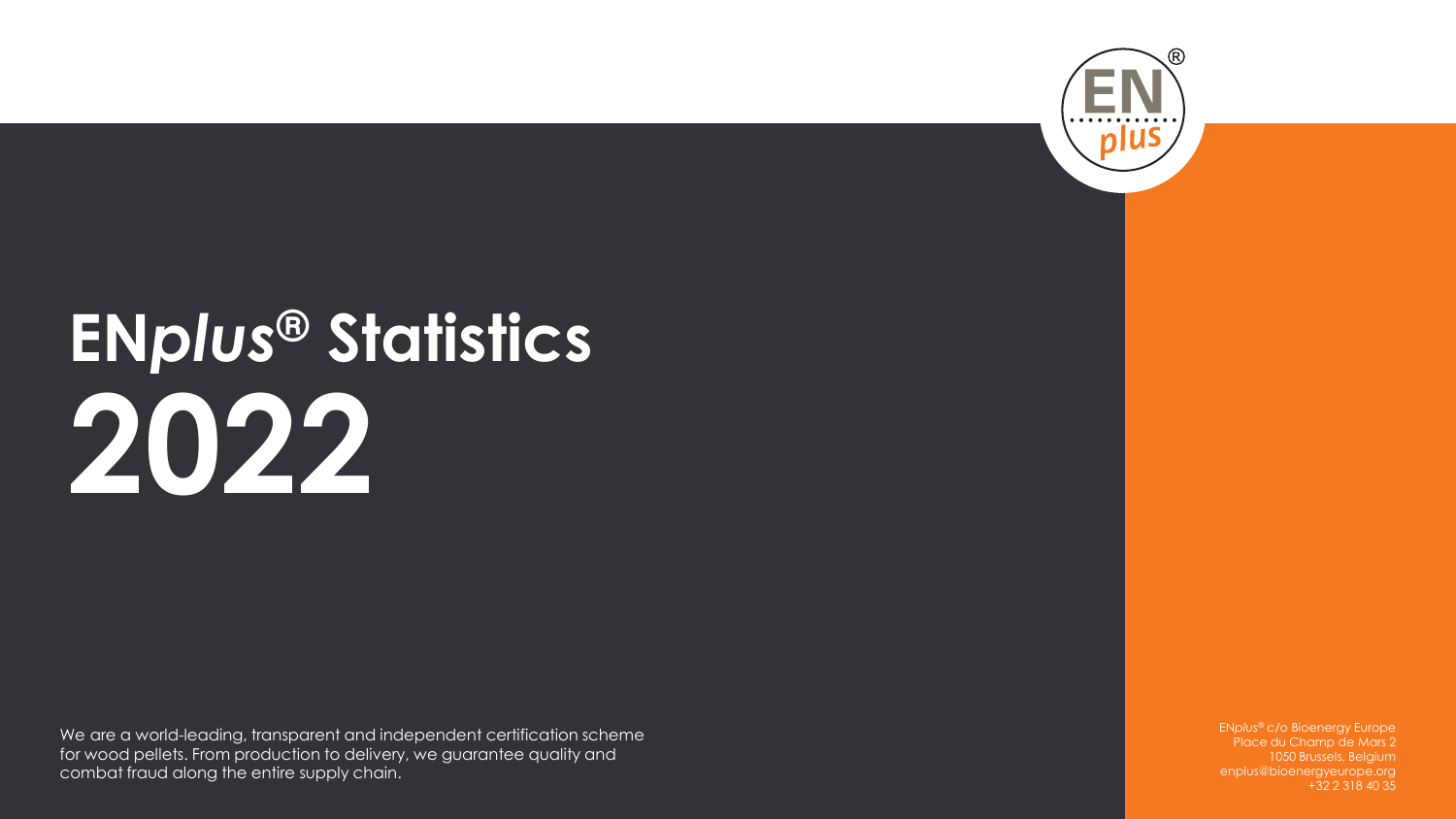## **EN***plus***® country coverage, 45+ countries in 2022**





The world-leading wood pellet certification.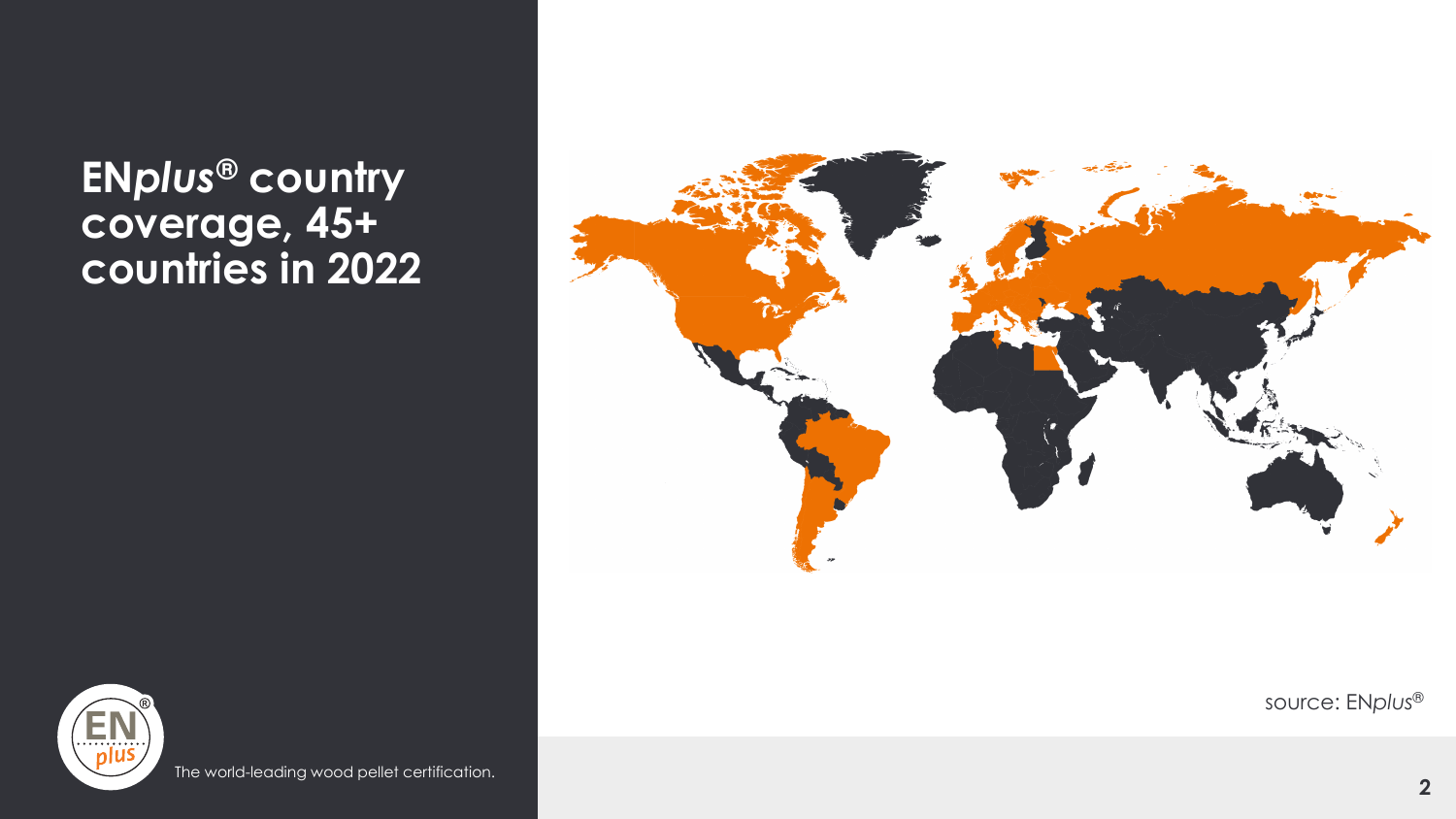

## **Worldwide EN***plus***® certified production** (from 2011 to 2022, tonnes)

\*2022 numbers are estimates before the war impact and EU sanctions

\*Due to the invasion of Ukraine, 2021 numbers for Ukraine, Russia and Belarus could not be confirmed

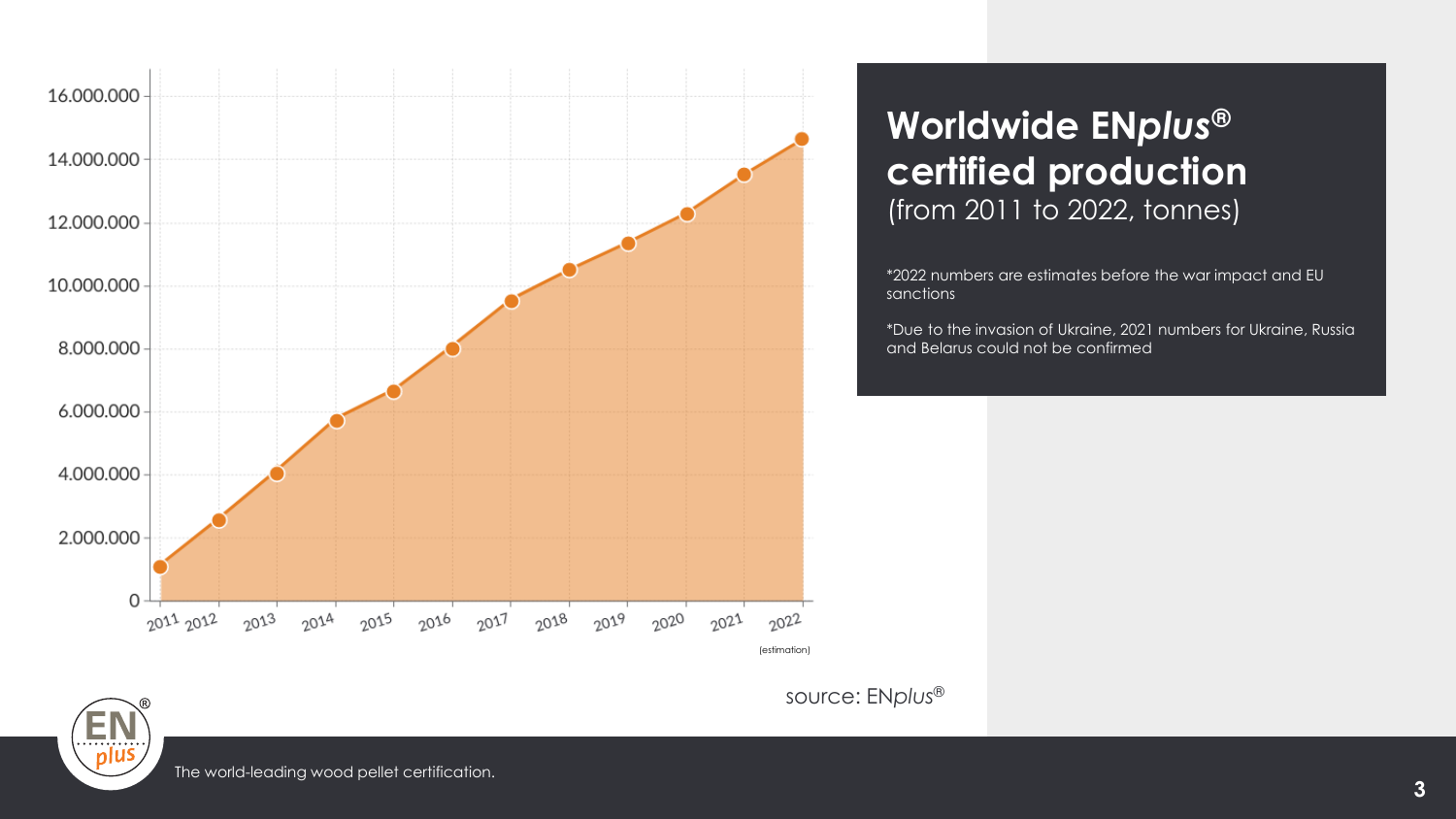## **Volumes of EN***plus* **® certified pellets produced by the top 6 countries**  (2015 - 2022, tonnes)

\*2022 numbers are estimates before the war impact and EU sanctions

\*Due to the invasion of Ukraine, 2021 numbers for Ukraine, Russia and Belarus could not be confirmed





The world -leading wood pellet certification.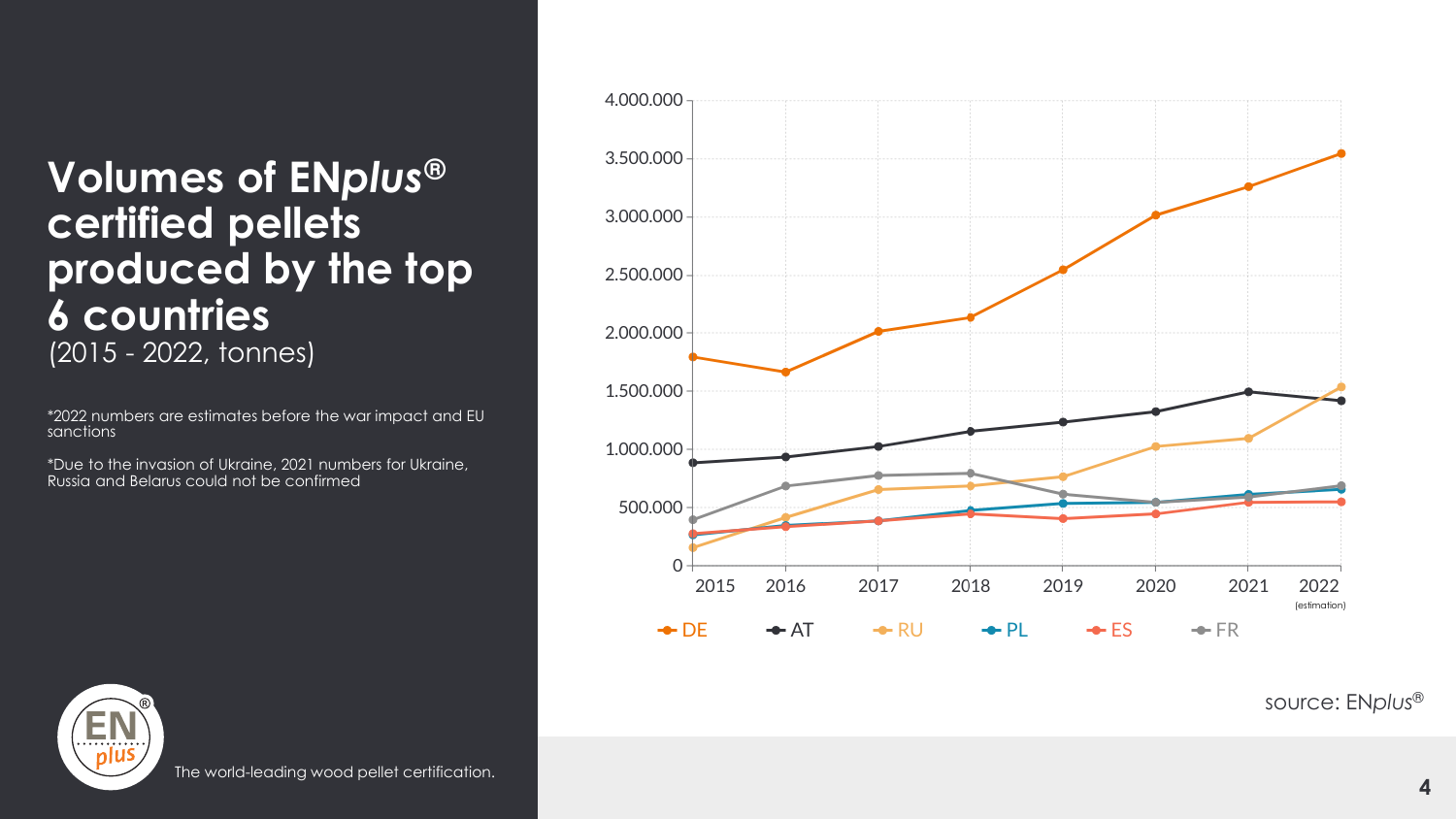

source: EN*plus*®

EŅ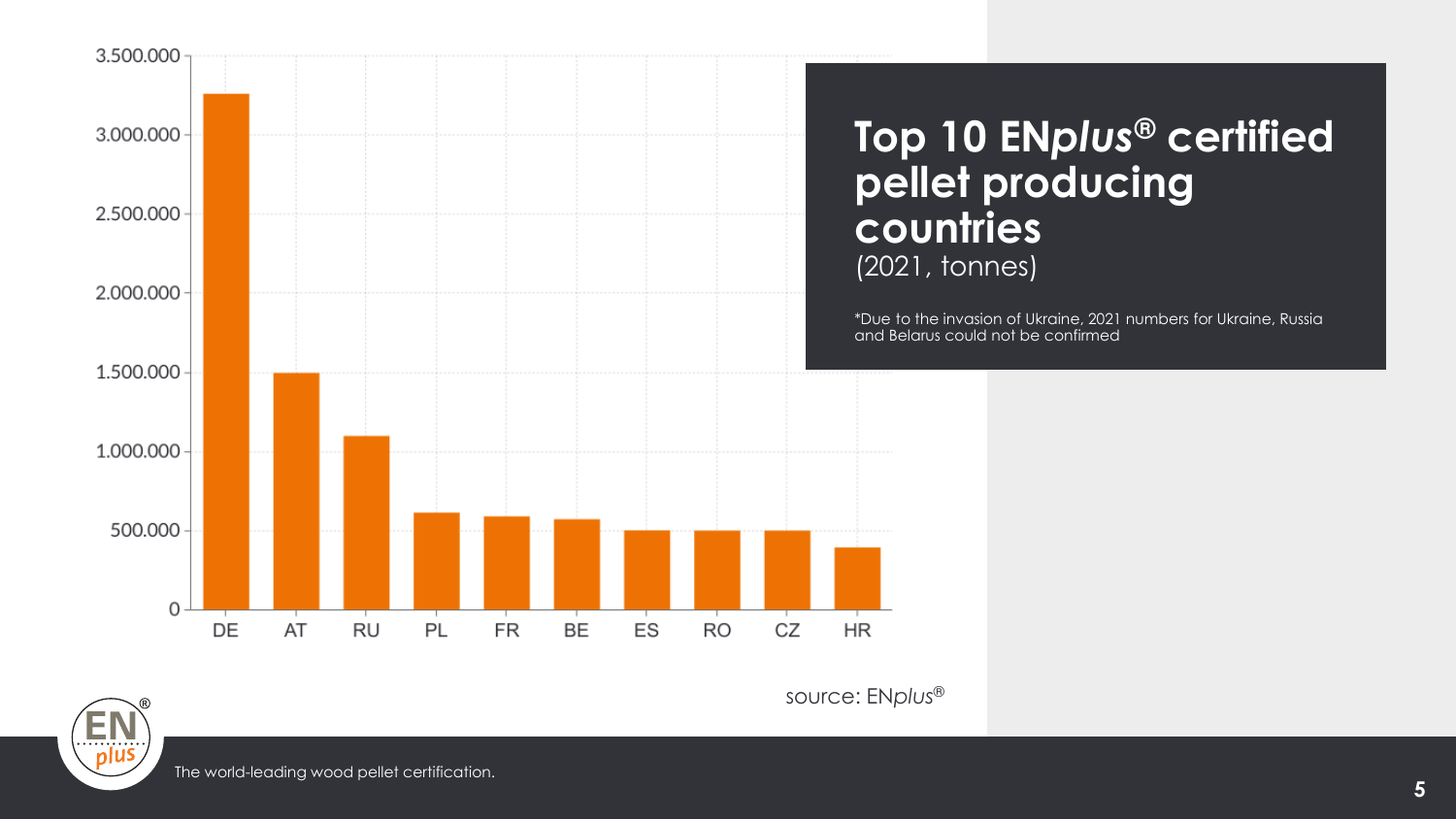# **Countries with the most EN***plus***® certified pellet plants**

(last updated: January 2022)





The world-leading wood pellet certification.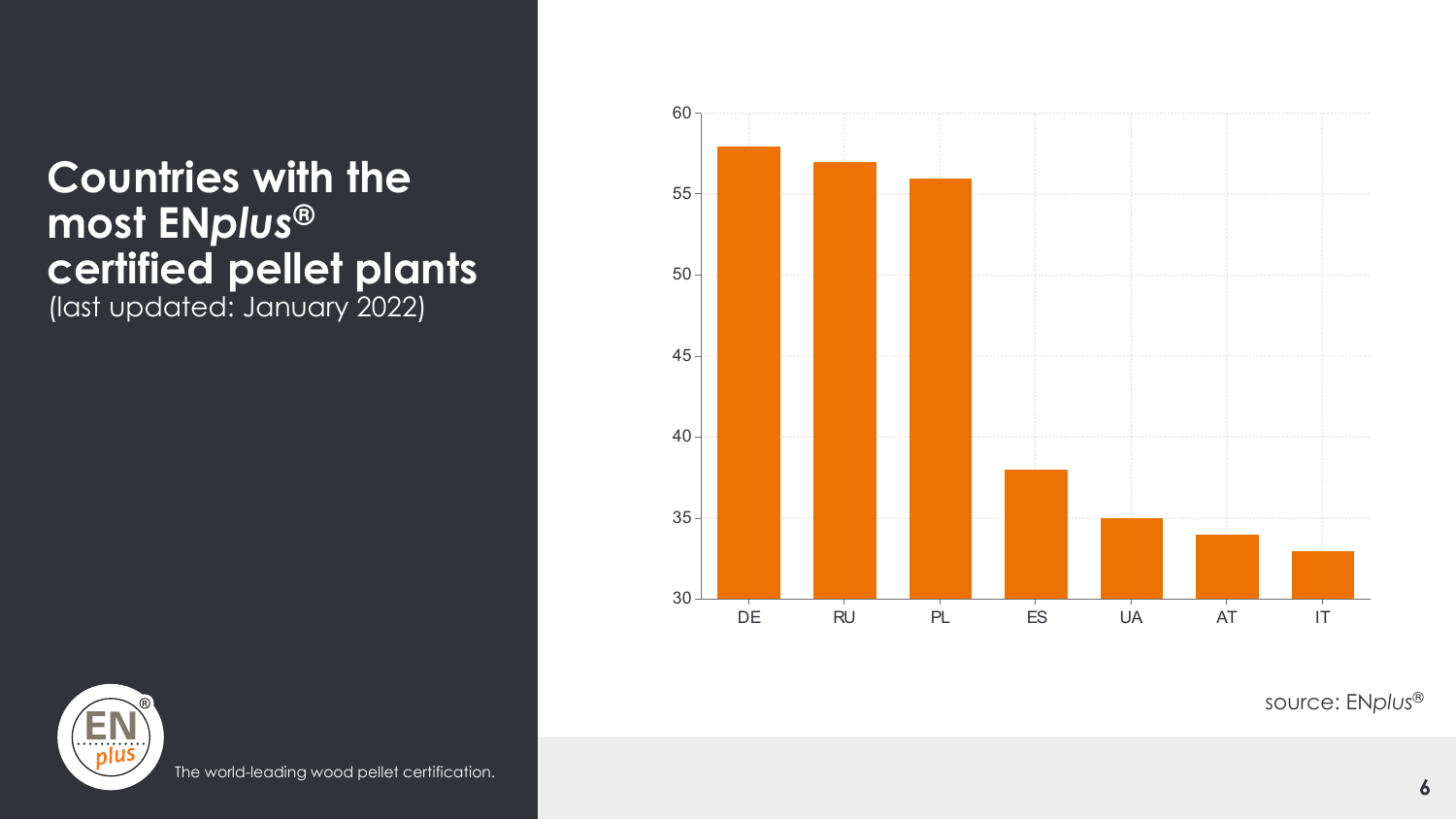

**Countries with largest market share of EN***plus***® certified pellet production**  (in percentage, 2021)



The world-leading wood pellet certification.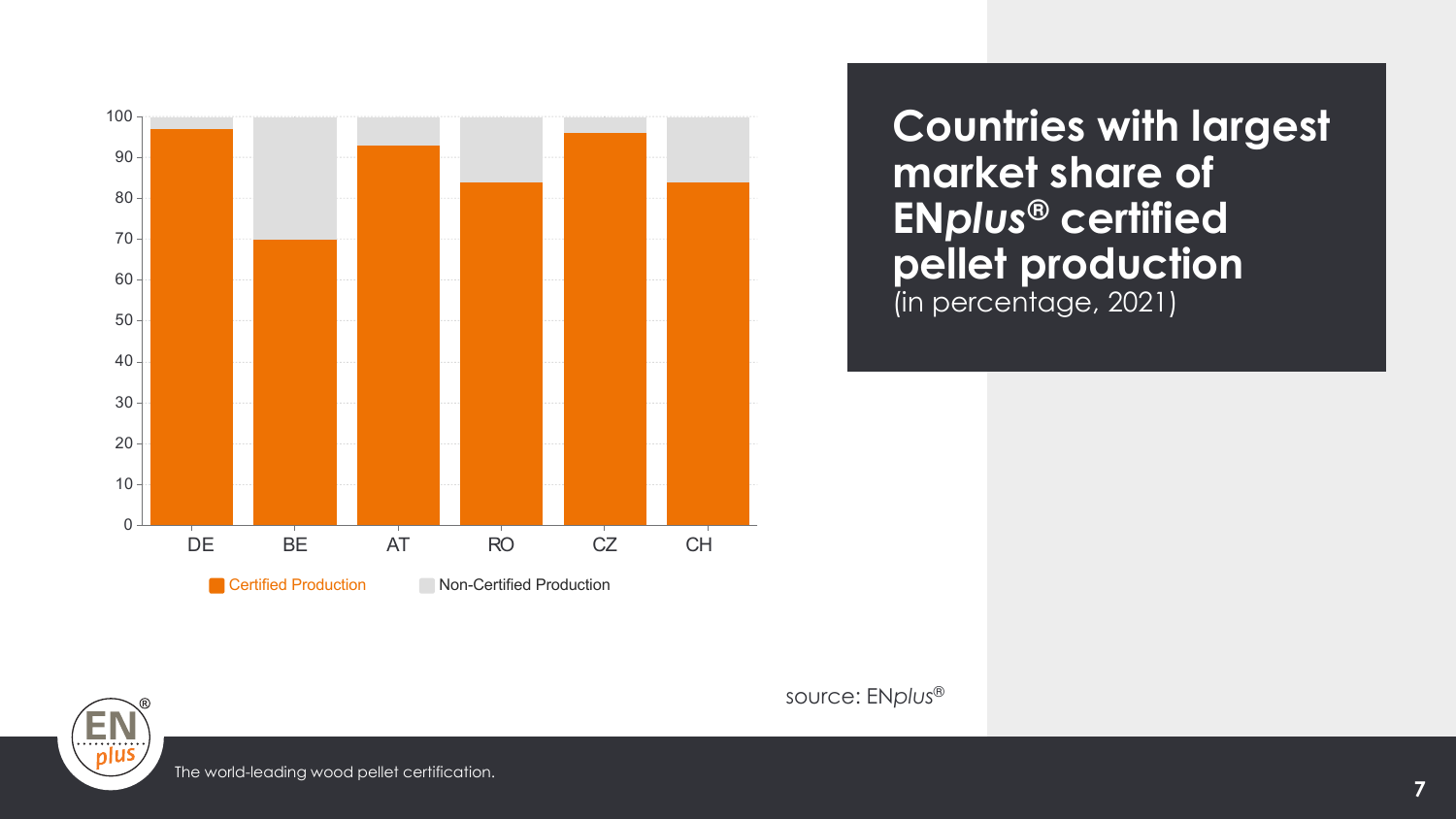

### **EN***plus***® certified pellets traded worldwide**  (2013 - 2022, tonnes)

\*2022 numbers are estimates before the war impact and EU sanctions

\*Due to the invasion of Ukraine, 2021 numbers for Ukraine, Russia and Belarus could not be confirmed

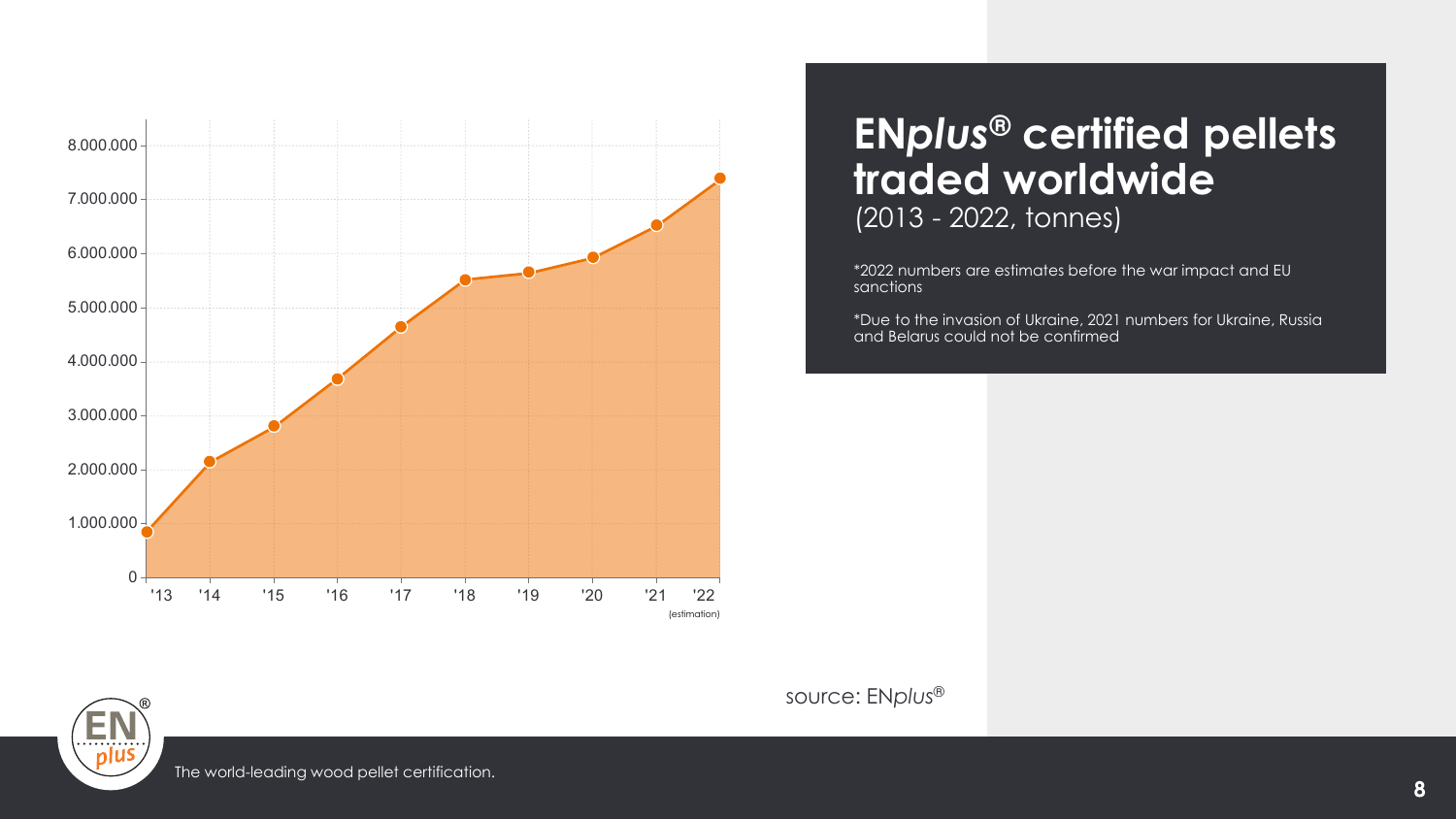## **Countries with the most EN***plus***® certified Traders**  (last updated: April 2022)

 DE IT AT PL UK ES



The world-leading wood pellet certification.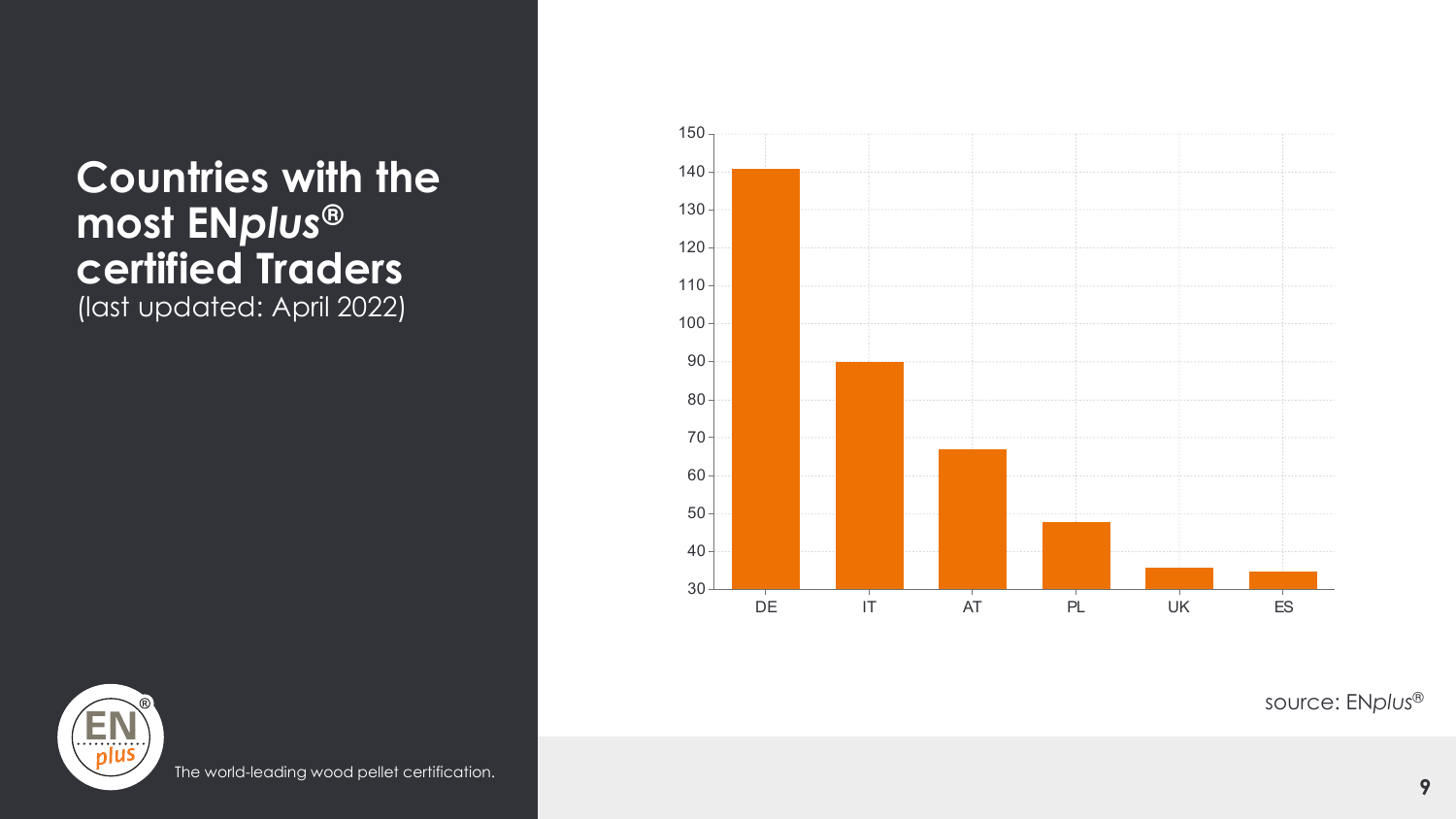

## **Types of Fraud Cases that are processed**